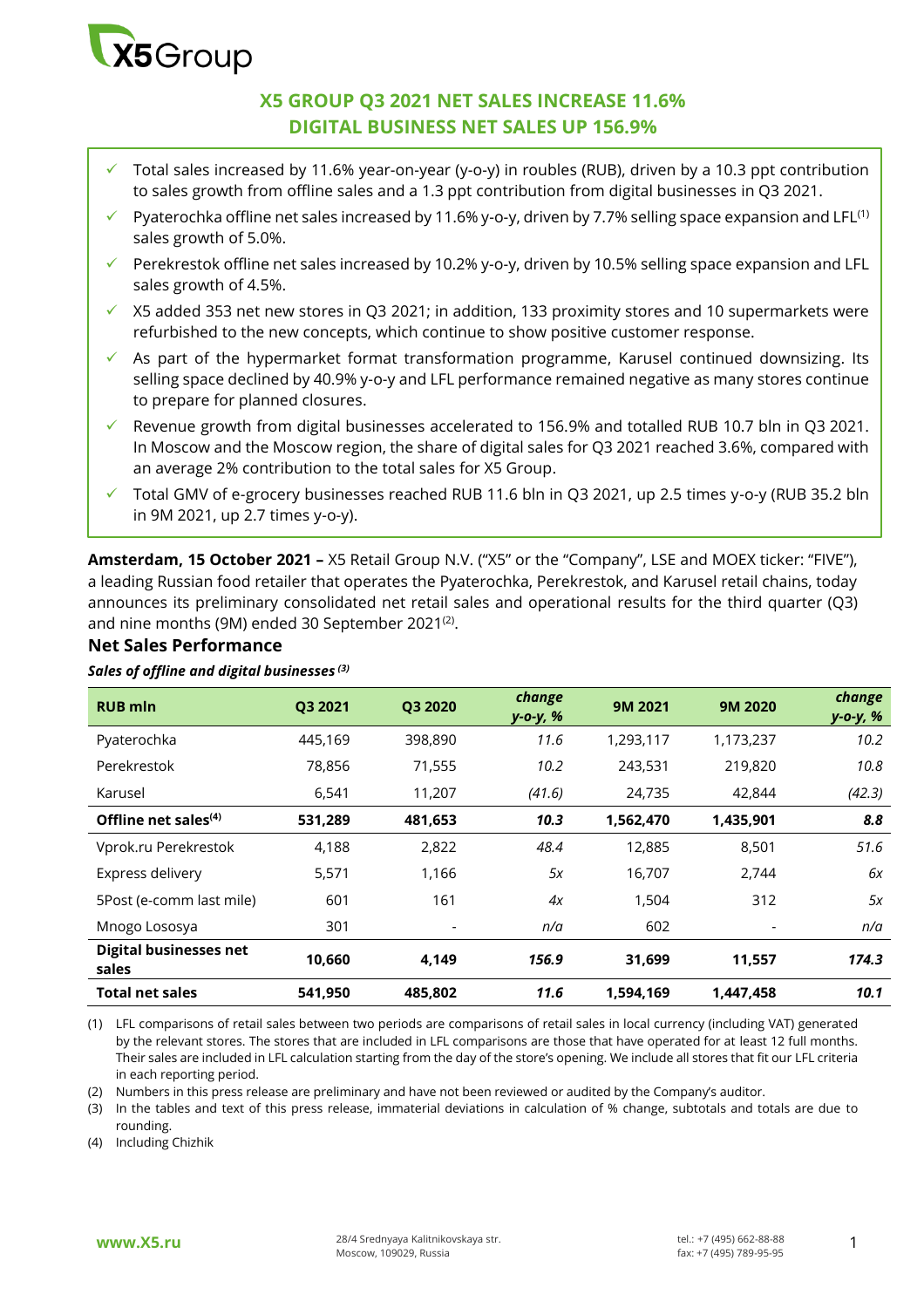

*Net retail sales(5) by format (including express delivery, Chizhik and Mnogo Lososya, but excluding Vprok.ru Perekrestok and 5Post sales)*

| <b>RUB mln</b>                              | Q3 2021 | Q3 2020 | change<br>y-o-y, % | 9M 2021   | 9M 2020   | change<br>y-o-y, % |
|---------------------------------------------|---------|---------|--------------------|-----------|-----------|--------------------|
| Pyaterochka                                 | 448,065 | 399,776 | 12.1               | 1,302,386 | 1,175,615 | 10.8               |
| Perekrestok (excl.<br>Vprok.ru Perekrestok) | 81.526  | 71.835  | 13.5               | 250.955   | 220.186   | 14.0               |
| Karusel                                     | 6.546   | 11.207  | (41.6)             | 24,750    | 42,844    | (42.2)             |
| Net retail sales                            | 537,161 | 482,819 | 11.3               | 1,579,779 | 1,438,645 | 9.8                |

#### *Q3 & 9M 2021 LFL store performance by format, % change y-o-y (6)*

|             | Q3 2021      |                |               |              |                |               |
|-------------|--------------|----------------|---------------|--------------|----------------|---------------|
|             | <b>Sales</b> | <b>Traffic</b> | <b>Basket</b> | <b>Sales</b> | <b>Traffic</b> | <b>Basket</b> |
| Pyaterochka | 5.0          | (0.0)          | 5.0           | 4.1          | 1.3            | 2.7           |
| Perekrestok | 4.5          | 2.0            | 2.4           | 2.9          | 4.2            | (1.2)         |
| Karusel     | (4.3)        | (8.7)          | 4.8           | (8.6)        | (8.0)          | (0.6)         |
| X5 Group    | 4.8          | 0.1            | 4.7           | 3.7          | 1.5            | 2.1           |

#### *Q3 2021 monthly net RUB sales by format, % change y-o-y*

|                                 | <b>July 2021</b> | <b>August 2021</b> | September 2021 |
|---------------------------------|------------------|--------------------|----------------|
| Pyaterochka                     | 10.7             | 11.5               | 12.7           |
| Perekrestok                     | 13.4             | 9.1                | 8.2            |
| Karusel                         | (40.6)           | (42.5)             | (41.9)         |
| <b>Offline business total</b>   | 9.9              | 10.0               | 11.0           |
| Vprok.ru Perekrestok            | 49.9             | 50.2               | 45.5           |
| Express delivery                | 5x               | 5x                 | 5x             |
| 5Post (e-comm last mile)        | 5x               | 4x                 | 3x             |
| <b>Digital businesses total</b> | 149.1            | 80.2               | 134.3          |
| <b>Total</b>                    | 11.1             | 10.8               | 12.2           |

# **Average Ticket and Number of Customer Visits(6)**

### *Q3 & 9M 2021 average ticket and customer visits by offline format*

|                            | Q3 2021 | Q3 2020 | change<br>$y - 0 - y, %$ | 9M 2021 | 9M 2020 | change<br>$y - 0 - y, %$ |
|----------------------------|---------|---------|--------------------------|---------|---------|--------------------------|
| <b>Average Ticket, RUB</b> |         |         |                          |         |         |                          |
| Pyaterochka                | 387.8   | 369.4   | 5.0                      | 399.1   | 388.8   | $2.6^{\circ}$            |
| Perekrestok                | 577.3   | 565.2   | 2.1                      | 606.1   | 614.9   | (1.4)                    |
| Karusel                    | 1,018.2 | 888.2   | 14.6                     | 974.4   | 927.1   | 5.1                      |
| X5 Group                   | 410.7   | 395.0   | 4.0                      | 426.2   | 419.6   | 1.6                      |
| # of Customers, mln        |         |         |                          |         |         |                          |
| Pyaterochka                | 1,325.4 | 1,241.8 | 6.7                      | 3,744.1 | 3,471.5 | 7.9                      |
| Perekrestok                | 161.4   | 145.0   | 11.3                     | 472.7   | 408.9   | 15.6                     |
| Karusel                    | 7.4     | 14.5    | (48.7)                   | 29.2    | 53.1    | (44.9)                   |
| X5 Group                   | 1.496.6 | 1.401.2 | 6.8                      | 4.248.6 | 3,933.4 | 8.0                      |

(5) Net retail sales represent revenue from operations of X5-managed stores net of VAT. This number differs from revenue, which also includes proceeds from direct franchisees (royalty payments) and other revenue, which will be reported as part of X5's Q3 and 9M 2021 financial results.

(6) Excluding Vprok.ru Perekrestok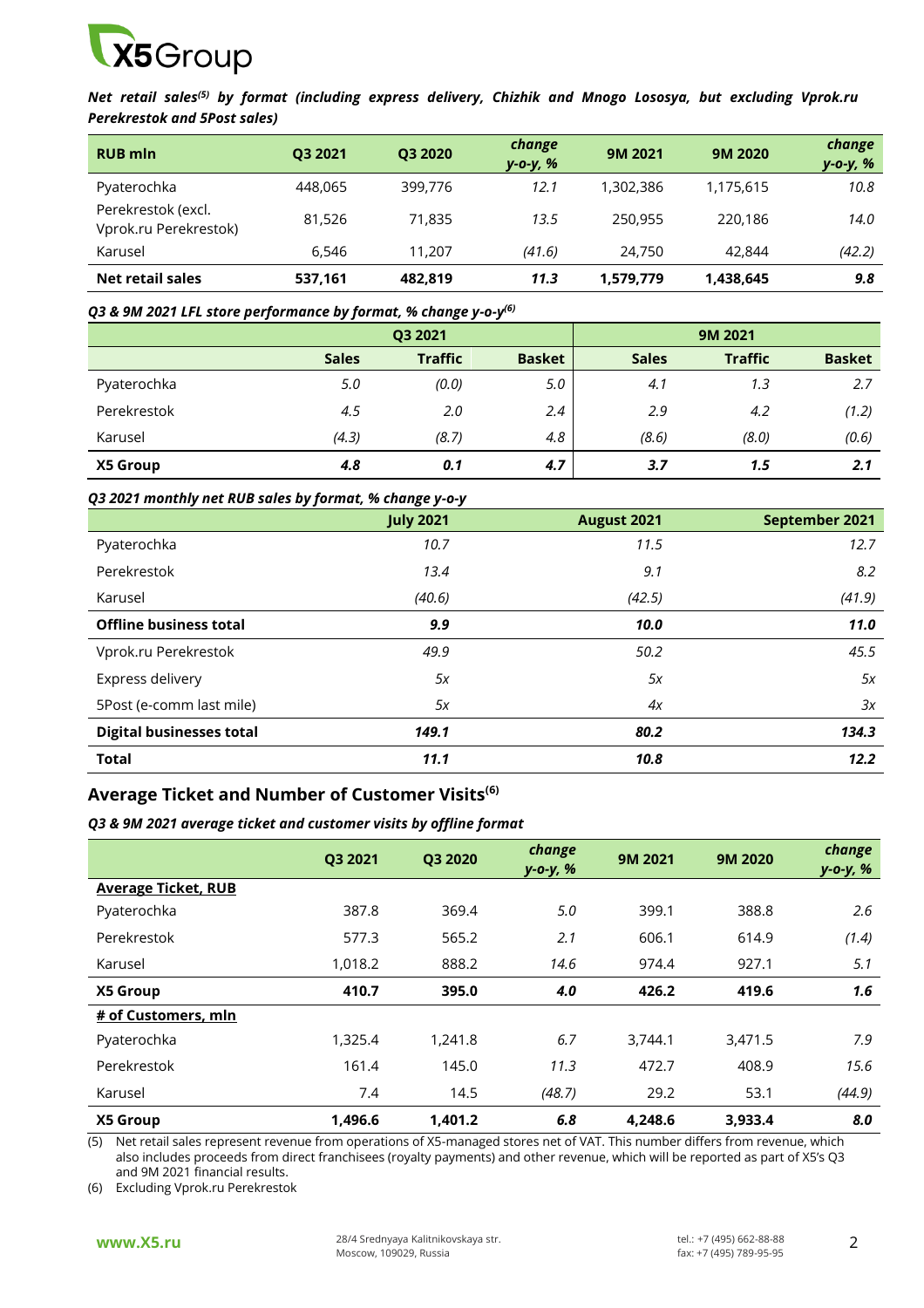

### *Q3 2021 average monthly ticket and customer visits by offline format, % change y-o-y*

|                       | <b>July 2021</b> | August 2021 | September 2021 |
|-----------------------|------------------|-------------|----------------|
| <b>Average Ticket</b> |                  |             |                |
| Pyaterochka           | 2.3              | 3.9         | 9.1            |
| Perekrestok           | (1.7)            | 1.9         | 6.2            |
| Karusel               | 11.3             | 13.8        | 19.5           |
| X5 Group              | 2.3              | 3.9         | 9.0            |
| # of Customer Visits  |                  |             |                |
| Pyaterochka           | 8.2              | 7.7         | 4.3            |
| Perekrestok           | 18.8             | 10.6        | 5.2            |
| Karusel               | (46.5)           | (48.5)      | (51.1)         |
| X5 Group              | 8.7              | 7.5         | 4.0            |

# **Expansion Dynamics**

## *Selling space and # of stores by format*

|                                       | As at<br>30-Sep-21 | As at<br>31-Dec-20 | change vs<br>31-Dec-20, % | As at<br>30-Sep-20 | change vs<br>30-Sep-20, % |
|---------------------------------------|--------------------|--------------------|---------------------------|--------------------|---------------------------|
| Selling Space, square meters (sq. m.) |                    |                    |                           |                    |                           |
| Pyaterochka                           | 6,909,602          | 6,541,622          | 5.6                       | 6,414,939          | 7.7                       |
| Perekrestok                           | 1,080,711          | 1,013,860          | 6.6                       | 978,007            | 10.5                      |
| Karusel                               | 133,071            | 222,119            | (40.1)                    | 225,334            | (40.9)                    |
| $X5$ Group <sup>(7)</sup>             | 8,212,057          | 7,840,055          | 4.7                       | 7,679,755          | 6.9                       |
| # of Stores                           |                    |                    |                           |                    |                           |
| Pyaterochka                           | 17,600             | 16,709             | 5.3                       | 16,385             | 7.4                       |
| Perekrestok                           | 980                | 933                | 5.0                       | 905                | 8.3                       |
| Karusel                               | 34                 | 56                 | (39.3)                    | 57                 | (40.4)                    |
| $X5$ Group <sup>(7)</sup>             | 18,648             | 17,707             | 5.3                       | 17,352             | 7.5                       |

### *Selling space and # of stores added by format*

|                                       | <b>Net Added</b><br>Q3 2021 | <b>Net Added</b><br>Q3 2020 | change,<br>$y - 0 - y, %$ | <b>Net Added</b><br>9M 2021 | <b>Net Added</b><br>9M 2020 | change,<br>$y - 0 - y, %$ |
|---------------------------------------|-----------------------------|-----------------------------|---------------------------|-----------------------------|-----------------------------|---------------------------|
| Selling Space, square meters (sq. m.) |                             |                             |                           |                             |                             |                           |
| Pyaterochka                           | 126,643                     | 124,977                     | 1.3                       | 367,980                     | 439,792                     | (16.3)                    |
| Perekrestok                           | 22,179                      | 66,373                      | (66.6)                    | 66,852                      | 99,251                      | (32.6)                    |
| Karusel                               | (27, 852)                   | (21, 856)                   | 27.4                      | (89,048)                    | (138, 743)                  | (35.8)                    |
| $X5$ Group <sup>(7)</sup>             | 149,154                     | 169,494                     | (12.0)                    | 372,002                     | 440,638                     | (15.6)                    |
| Net # of Stores                       |                             |                             |                           |                             |                             |                           |
| Pyaterochka                           | 332                         | 289                         | 14.9                      | 891                         | 1,031                       | (13.6)                    |
| Perekrestok                           | 12                          | 43                          | (72.1)                    | 47                          | 57                          | (17.5)                    |
| Karusel                               | (6)                         | (5)                         | 20.0                      | (22)                        | (34)                        | (35.3)                    |
| $X5$ Group <sup>(7)</sup>             | 353                         | 327                         | 8.0                       | 941                         | 1,055                       | (10.8)                    |

(7) Including Vprok.ru Perekrestok dark stores and Chizhik stores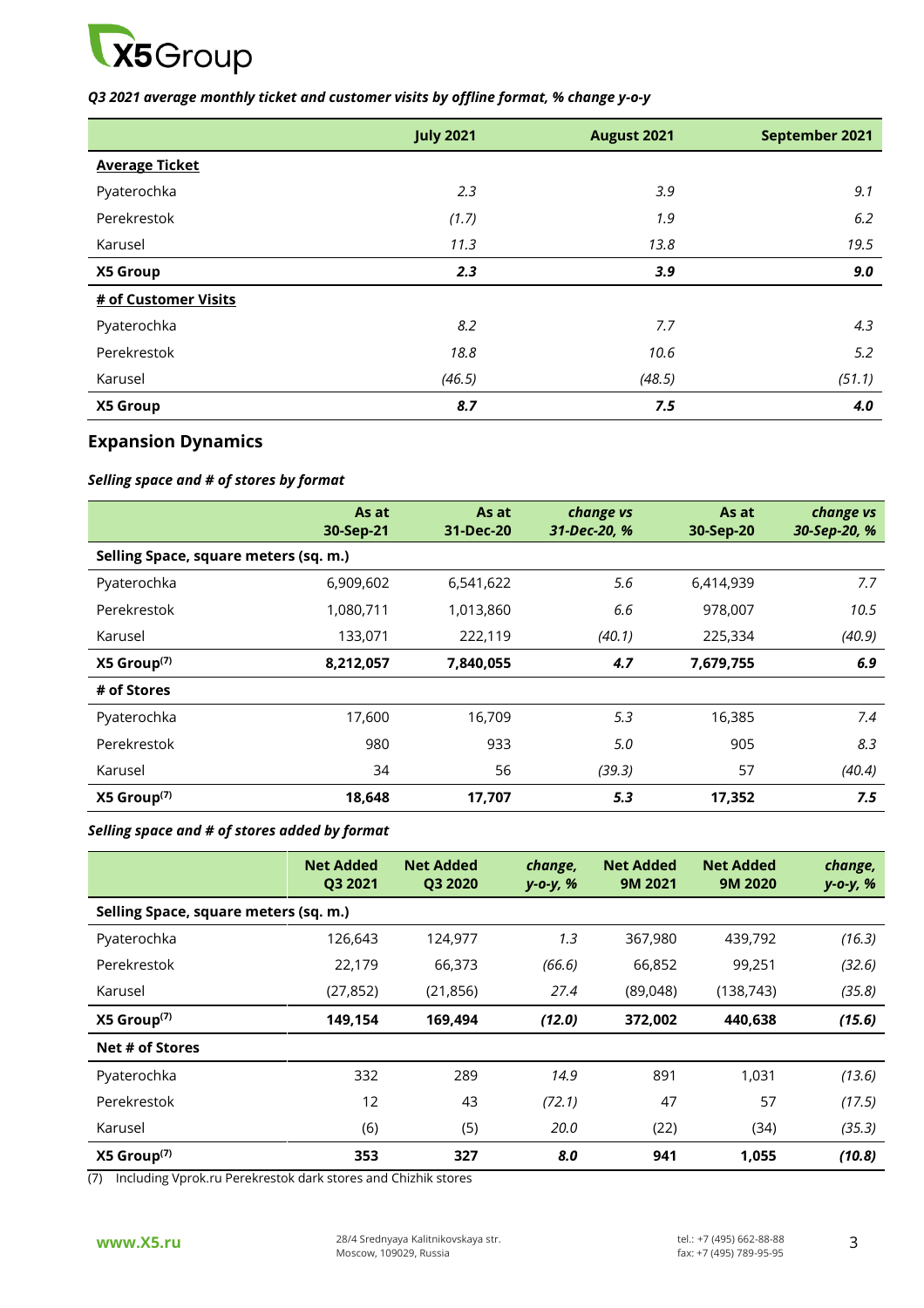

# **Digital Businesses Performance**

|                         | Q3 2021 | Q3 2020 | change<br>y-o-y, % | 9M 2021 | 9M 2020 | change<br>y-o-y, % |
|-------------------------|---------|---------|--------------------|---------|---------|--------------------|
| Vprok.ru Perekrestok    |         |         |                    |         |         |                    |
| GMV*, RUB mln           | 4,932   | 3,317   | 48.7               | 15,249  | 9,947   | 53.3               |
| Number of orders, ths   | 1,058   | 846     | 25.1               | 3,229   | 2,323   | 39.0               |
| Average ticket, RUB     | 4,513   | 3,791   | 19.1               | 4,569   | 4,154   | 10.0               |
| <b>Express Delivery</b> |         |         |                    |         |         |                    |
| GMV*, RUB mln           | 6,703   | 1,347   | 5x                 | 19,997  | 3,139   | 6х                 |
| Number of orders, ths   | 4,423   | 855     | 5x                 | 12,765  | 1,824   | 7x                 |
| Average ticket, RUB     | 1,445   | 1,540   | (6.2)              | 1,496   | 1,699   | (12.0)             |
| 5Post                   |         |         |                    |         |         |                    |
| Net sales, RUB mln      | 601     | 161     | 4x                 | 1,504   | 312     | 5х                 |
| Number of parcels, ths  | 6,133   | 1,600   | 4x                 | 14,791  | 3,107   | 5x                 |

*\*GMV is the value of delivered orders at their final prices (incl. VAT), gross of promo-codes and bonuses applied.*

# **Key Drivers for Q3 2021 Results**

## *External environment*

- Food inflation in Q3 2021 accelerated to 8.1% (peaking at 9.2% in September) compared to 7.3% in Q2 2021. The acceleration of inflation occurred on the back of budget payments to the population totalling approximately RUB 0.5 trn (0.4% of Russian GDP) and supply constraints. The effect of seasonal deflation in the fruits and vegetables category was less than usual.
- **Prices for milk, meat and meat products, pasta and bakery products continued to grow at a rate higher in the strate of the strate in the rate of the strate in the rate of the strate in the rate of the strate in the rate o** than inflation on the back of rising prices for raw materials.
- **IMP** Imbalances in the labour market, reflected in the growth of wages, led to a shortage of workforce in the transportation and logistics sectors, as well as at some large food processing enterprises (including poultry farms).
- Growth in real wages in August amounted to 8.8% amid high demand for labour. The employment growth rate exceeds the labour force growth rate. The unemployment rate dropped to a minimum of 4.3% during the period. In addition to long-term demographic trends reflected in declining population, labour supply continues to be influenced by high mortality rates among the Russian population and only partial recovery in migrant workforce supply.
- The Bank of Russia continued its cycle of key rate increases. In Q3 2021, the key rate rose by 1.25 ppt to 6.75%. The regulator gave clear signals of further rate hikes. Two more rate hikes by the end of the year are very possible considering current inflation levels.

# *Loyalty programmes*

- X5 continued to develop its loyalty card programmes. In total, X5's three retail formats had 61.6 million active $^{(8)}$  loyalty card users in Q3 2021, up 1.0% y-o-y despite the negative impact of the Karusel downsizing. Loyalty cards penetration in sales in September reached 81% at Pyaterochka, 85% at Perekrestok and 89% at Karusel. The average ticket of customers with a loyalty card was over two times higher than the average ticket of customers without a loyalty card in Pyaterochka in Q3 2021.
- (8) Customer who made at least one purchase during the last quarter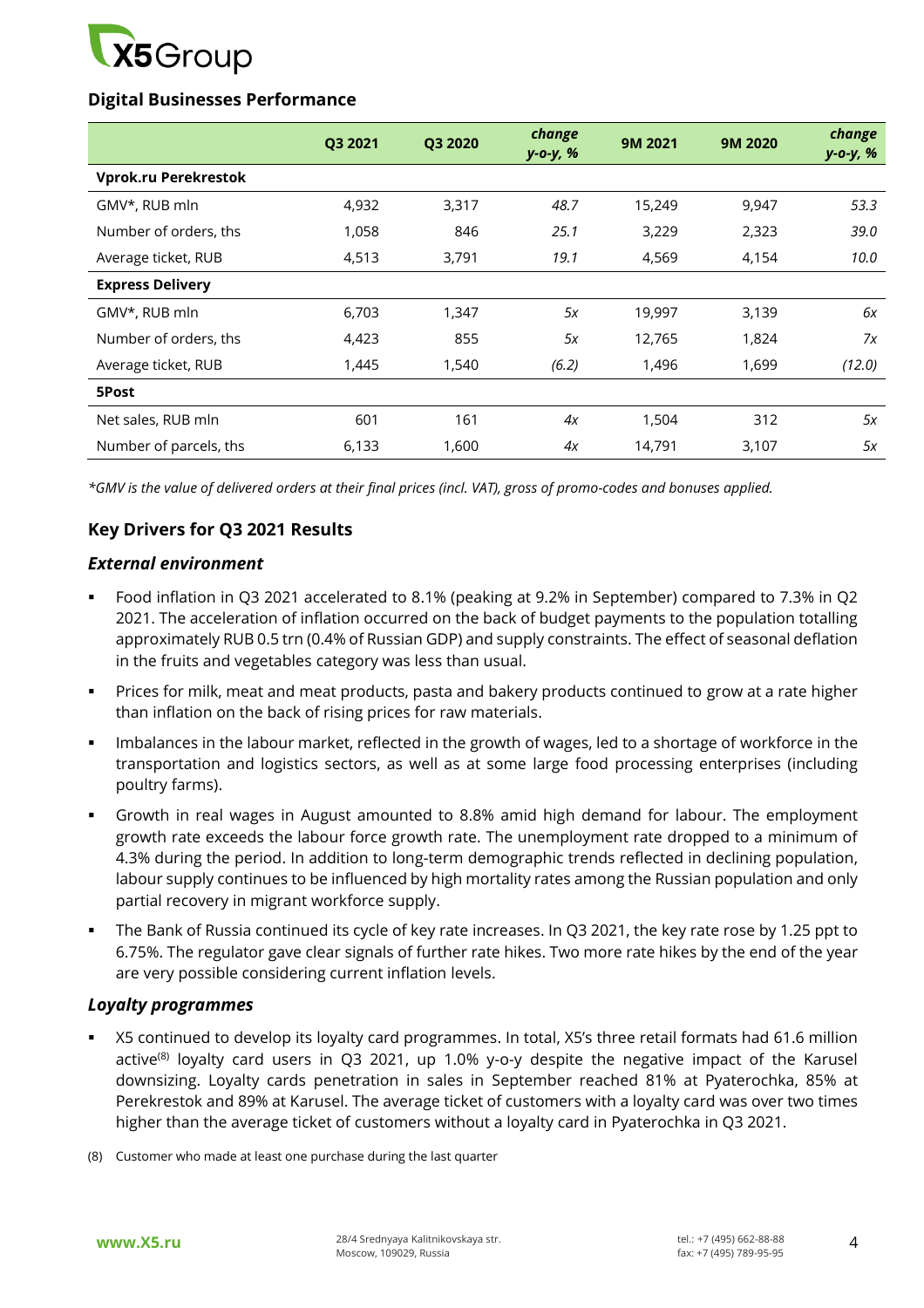

# *Offline business development*

- Pyaterochka's offline net sales increased by 11.6% y-o-y, with LFL sales growth at 5.0% in Q3 2021, supported by LFL performance in the format's 4,051 new concept stores that is 4 ppt higher compared with old concept stores. LFL traffic remained flat y-o-y while LFL basket increased by 5.0% y-o-y, reflecting normalised customer behaviour. The network continued to expand, with 372 new stores (on a gross basis) in Q3 2021, in line with its plan to open c. 1,400 stores on a gross basis in 2021. The number of closures remained at a low level of 40 in Q3 2021, which reflects the increased quality of new openings.
- Perekrestok's offline net sales increased by 10.2% in Q3 2021. LFL sales growth was positive in Q3 2021 at 4.5%, driven by a continued recovery at stores located in shopping malls, as approximately half of Perekrestok supermarkets are located in shopping malls, which were closed during the first wave of COVID in Q2 2020. The format's 189 refurbished Perekrestok stores demonstrated 8 ppt higher LFL performance compared with the old concept stores. Perekrestok continued its selling space expansion and converted 21 Karusel stores to Perekrestok during the 12 months ended 30 September 2021, which was the main driver of its 10.5% y-o-y selling space growth.
- In Q3 2021, Karusel's offline net sales decreased by 41.6%, driven by downsizing as part of the format's transformation programme, with LFL sales down by 4.3% due to activities in some of the remaining Karusel stores preparing for their closures.

## *Digital businesses development*

- In Q3 2021, the total MAU of X5 digital services was 17.3 million, an increase of 37% y-o-y.
- The external environment in the e-grocery segment continued to be very competitive, with many technology players promoting their services with significant marketing budgets. This allowed for faster underlying segment growth and contributed to a structural shift towards fast/express delivery services for consumers.
- The combined GMV of Vprok.ru Perekrestok and express delivery services in Q3 2021 reached RUB 11.6 billion, up 149% y-o-y, including VAT and gross of promo-codes and bonuses. Expansion of express delivery services contributed 77% of this growth, with 23% coming from the online hypermarket Vprok.ru Perekrestok.
- Total digital business revenue (including Vprok.ru Perekrestok, express delivery, 5Post and Mnogo Lososya) grew 156.9% y-o-y in Q3 2021 and contributed 1.3 ppt to the consolidated quarterly revenue growth rate of 11.6%. Vprok.ru Perekrestok and express delivery successfully fulfilled more than 78 thousand orders per day during peak periods in September.
- Digital business net sales as a share of X5's consolidated net sales saw the fastest growth in Moscow and the Moscow region, where the share of digital sales for Q3 2021 reached 3.6%, compared with an average 2% contribution to the total sales for X5 Group.
- X5 continues the rapid expansion of express delivery services from Pyaterochka proximity stores and Perekrestok supermarkets. In Q3 2021, total revenue of express delivery services increased by 4.8 times y-o-y. As of 30 September 2021, express delivery service was available from 1,350 stores (771 Pyaterochka stores, 576 Perekrestok supermarkets and 3 Karusel hypermarkets) in 38 regions, compared with 473 stores and seven regions a year ago. In addition, ready-to-eat food delivery was available from almost 600 restaurants via the Okolo aggregator app. In Q3 2021, the number of orders for express delivery was 48.1 thousand per day (including Okolo), with a delivery time of 50-60 min and an average ticket of RUB 1,340 in Pyaterochka and RUB 1,624 in Perekrestok, 10% and 5% down y-o-y respectively on the back of increasing penetration in the regions. The daily number of fulfilled orders during Q3 2021 peaked in September at 64 thousand orders on the busiest days.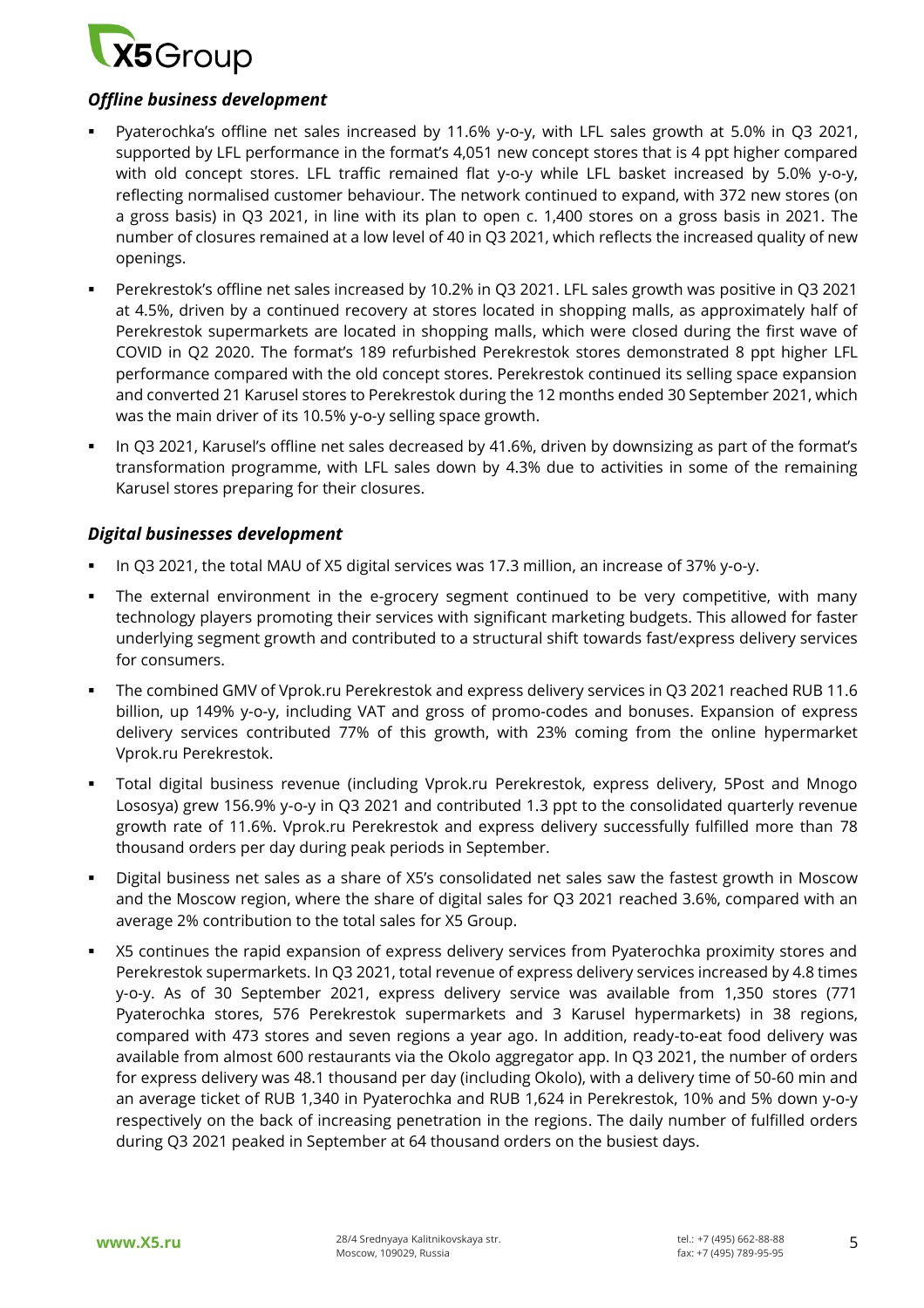

- Vprok.ru Perekrestok continued to expand based on its infrastructure of 5 dark stores (3 in Moscow, 1 in St Petersburg, 1 in Nizhny Novgorod). In Q3 2021, Vprok.ru Perekrestok revenue increased by 48.4% y-o-y. The total number of Vprok.ru Perekrestok orders increased by 25% y-o-y and reached 1.06 million in Q3 2021. The average number of daily orders in Q3 2021 reached 11.5 thousand. The average Vprok.ru Perekrestok basket in Q3 2021 increased by 19.1% y-o-y, reflecting further expansion in the assortment to 72 thousand SKUs.
- In Q3 2021, Vprok.ru Perekrestok opened a new darkstore in Moscow (37 ths. sq. m including mezzanine area).
- In Q3 2021, 5Post e-commerce delivery service revenue increased by 3.7 times y-o-y. Orders fulfilled by 5Post reached 6.1 million in Q3 2021, with over 22 thousand pickup points in operation, including over 5 thousand multi-parcel lockers. Additional LFL traffic generated by parcel lockers and pick-up points in stores is up to 2-3%.
- The Mnogo Lososya ready-to-eat digital service, which became part of X5 Group in late March 2021, continued expanding. As of the end of September it operated 42 dark kitchens (including 2 franchisees), vs 30 dark kitchens at the end of June. In Q3 2021, net sales of Mnogo Lososya reached RUB 301 mln, up 29.2% q-o-q.

# *Expansion and retail portfolio improvement*

- 133 Pyaterochka stores were refurbished into the new concept in Q3 2021, in addition to 359 gross new concept stores opened. The total number of stores operating under the new concept reached 4,051 or 23% of the Pyaterochka store base as of 30 September 2021. The new concept stores continue to demonstrate significantly higher LFL sales growth as well as 1.4 times higher NPS compared to Pyaterochka average.
- 10 Perekrestok supermarkets were opened following refurbishment and two Karusel hypermarkets were transformed into Perekrestok supermarkets in Q3 2021. As of 30 September 2021, 189 supermarkets, or 19% of the Perekrestok store base, were operating under the new concept.
- In Q3 2021, as part of the Company's ongoing rationalisation programme, X5 closed 40 proximity stores, four supermarkets, six hypermarkets (of which 2 were transferred to Perekrestok).
- In Q3 2021, X5 opened one new distribution centre in Sverdlovsk region (9 ths sq. m) and closed one in Orel region (15 ths sq. m), both serving the proximity format.